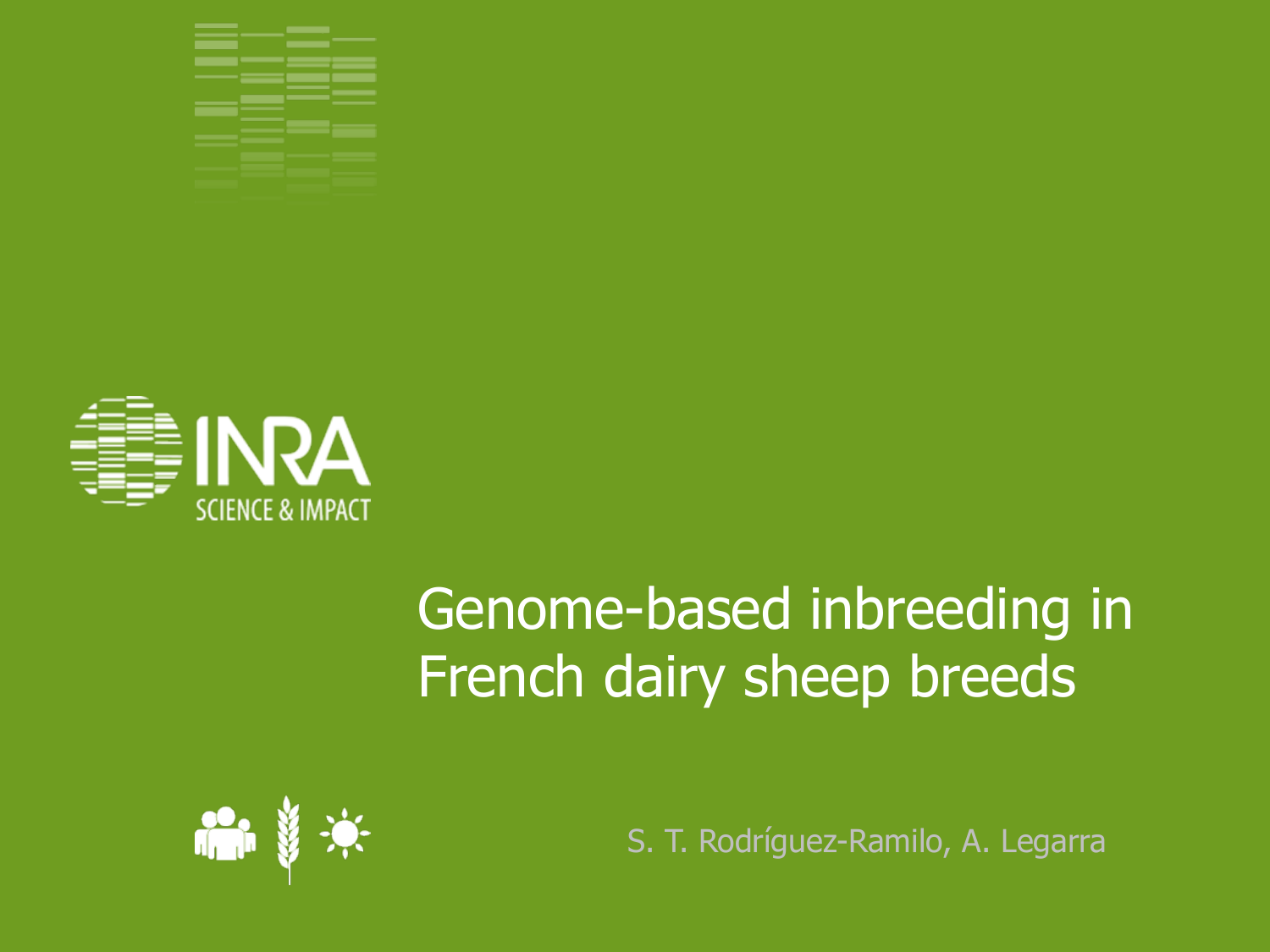

# **Introduction**

Genetic diversity has been characterised and managed with

pedigree-based inbreeding estimates

#### **Constraints**:

(1) Pedigree completeness and quality are essential

(2) Mendelian sampling variation is not considered

(3) Does not take into account LD caused by selection

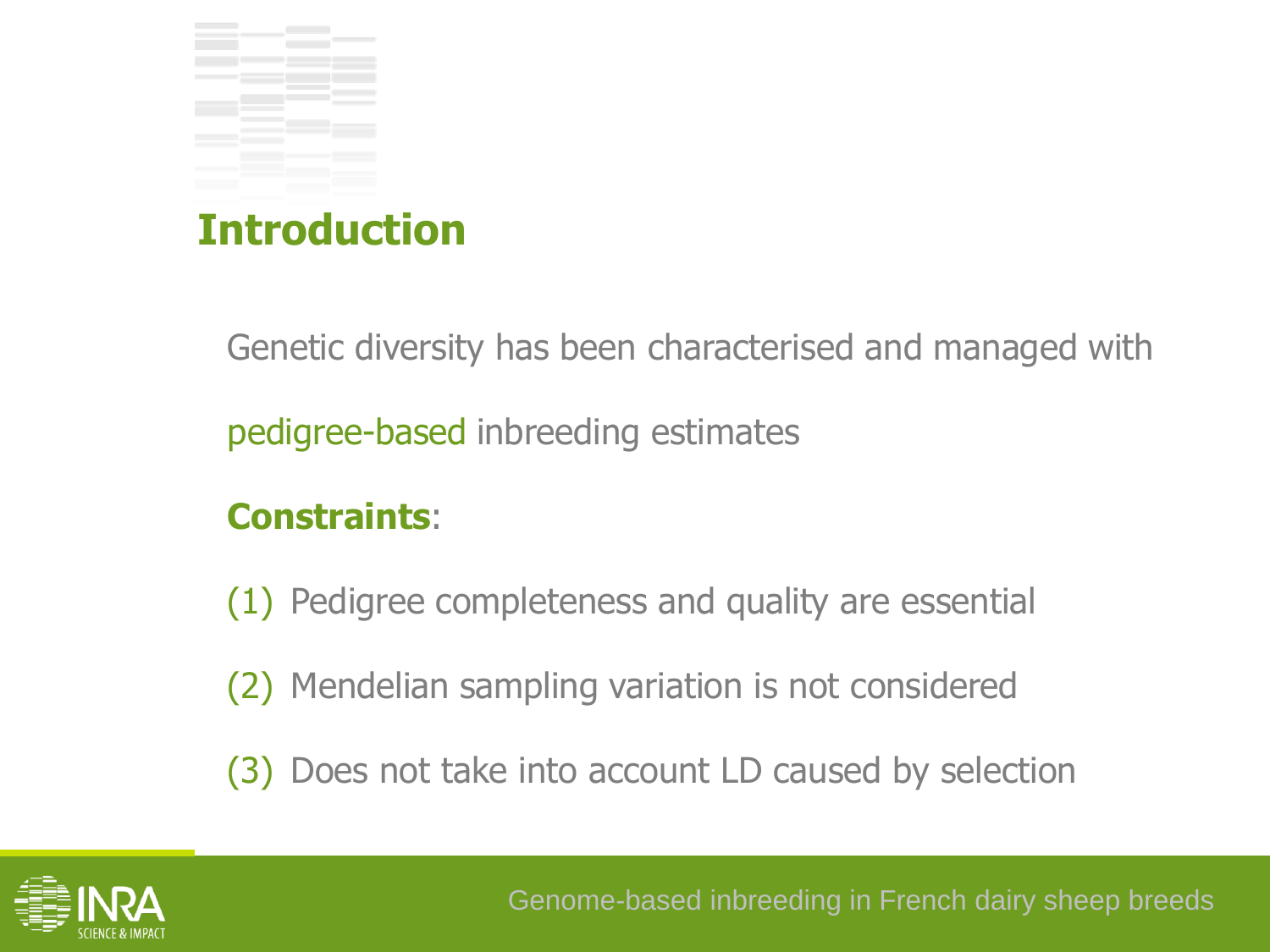

# **Introduction**

The realised proportion of the genome that two individuals

share can be estimated from genome-based information

#### **Alternatives**:

(1) SNP-by-SNP: unique alleles in the base population

(2) Segment-based: fragments of homozygous SNP (ROH)

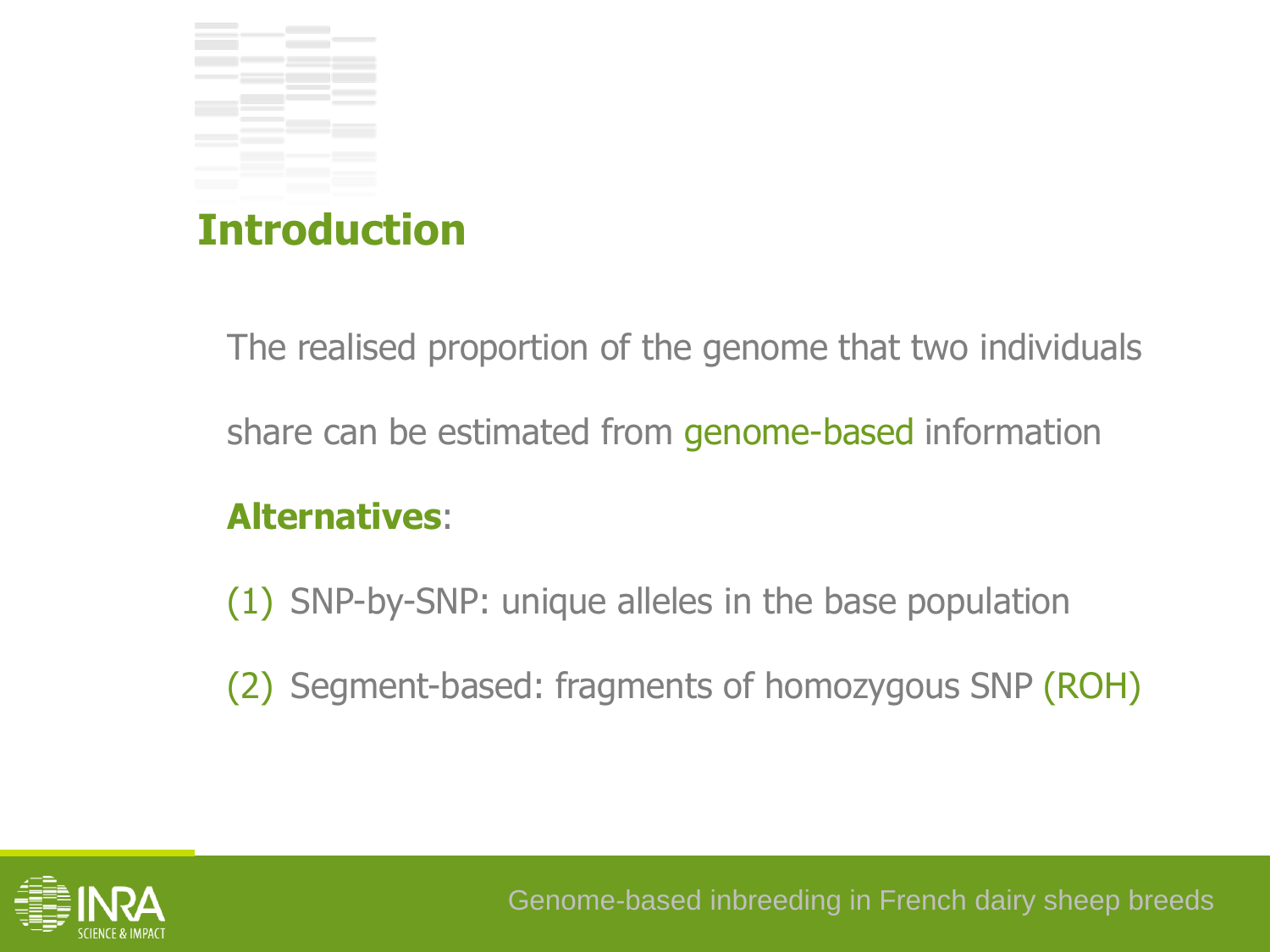

# **Introduction**

Selection of French dairy sheep for each breed separately

#### **Breeds**:

(1) Lacaune: Confedration (LACCon) and Ovitest (LACOvi)

(2) Manech Tête Rousse (MTR)

(3) Manech Tête Noire (MTN)

(4) Basco-Béarnaise (BB)

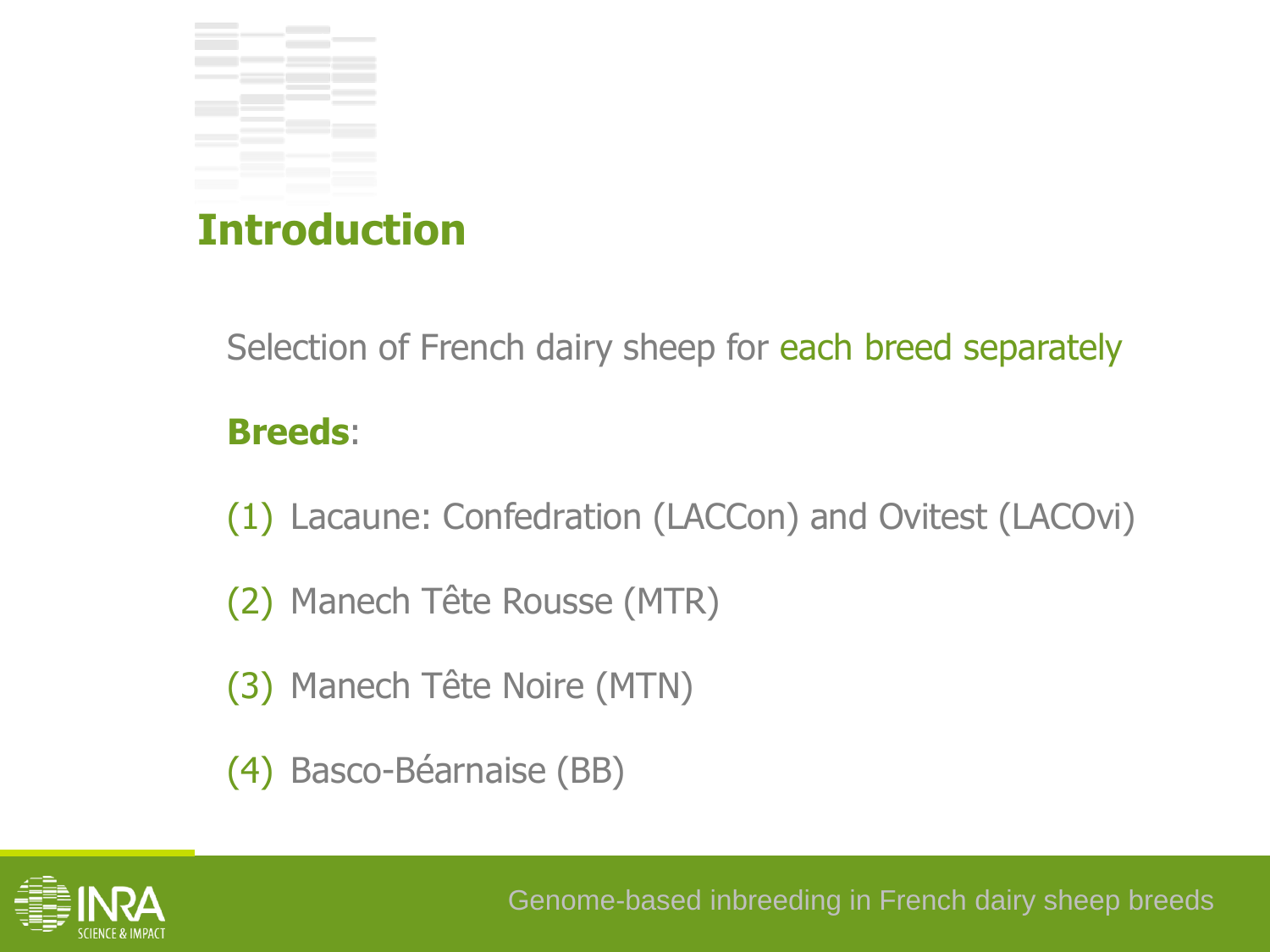

To quantify the genetic diversity in five selected French dairy sheep subpopulations and breeds with several **pedigreeand marker-based methods** and to compare the results in terms of rate of inbreeding and on effective population size

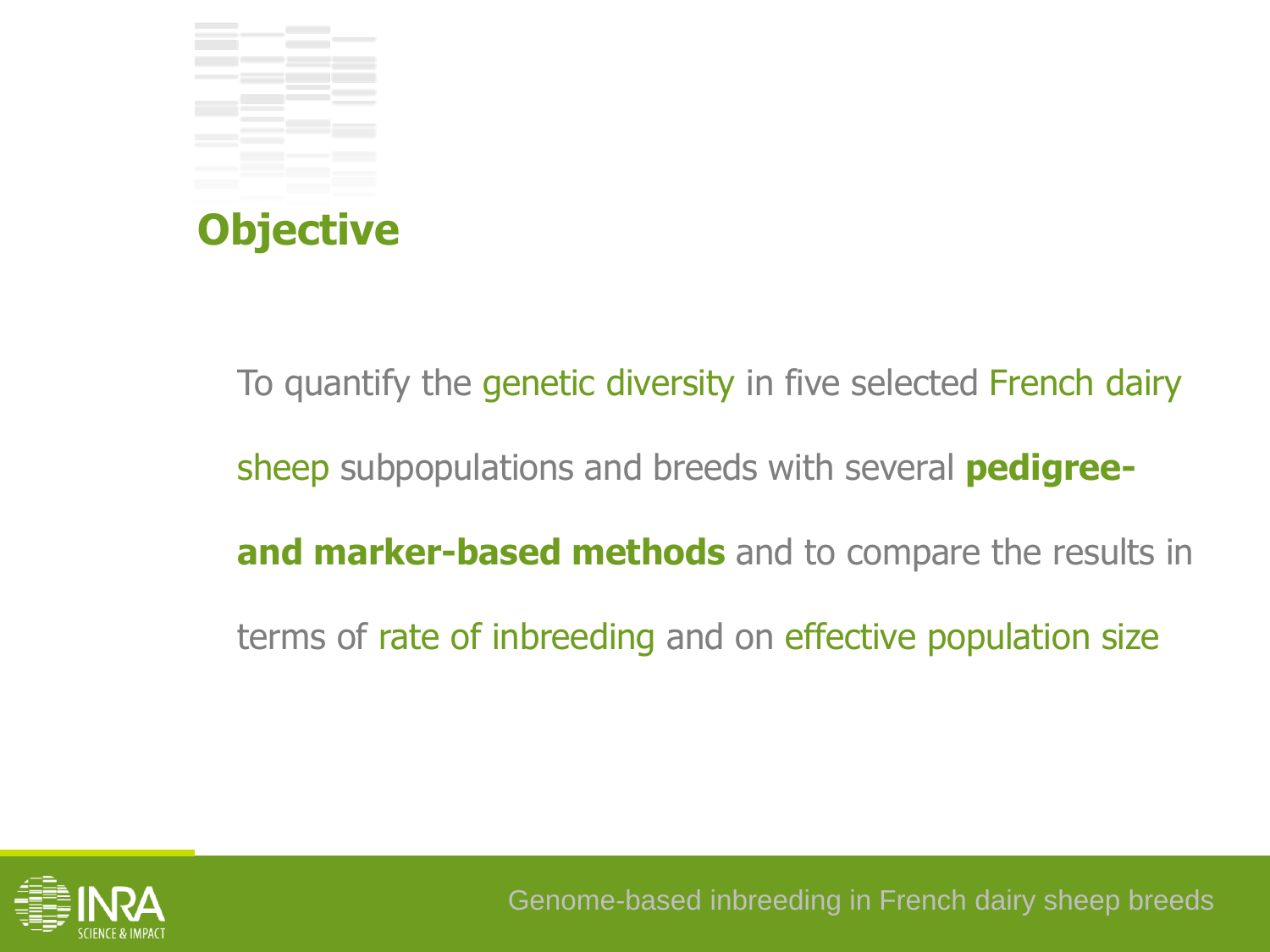| <b>Material</b> |               | Genotyped   | <b>Individuals</b> | Equivalent number<br>of complete |
|-----------------|---------------|-------------|--------------------|----------------------------------|
|                 |               | individuals | in pedigree        | generations                      |
|                 | <b>BB</b>     | 321         | 1,861              | 6.10                             |
|                 | <b>MTN</b>    | 329         | 1,616              | 5.29                             |
|                 | <b>MTR</b>    | 1,906       | 11,574             | 7.61                             |
|                 | <b>LACCon</b> | 3,030       | 29,255             | 10.84                            |
|                 | <b>LACOvi</b> | 3,114       | 28,497             | 11.69                            |

Lacaune has since 1976 two subpopulations

(separate breeding schemes): LACCon & LACOvi

**Total = 8,700 Total = 72,803**



Lacaune (LAC)





Manech Tête Rousse (MTR)

Manech Tête Noire (MTN)



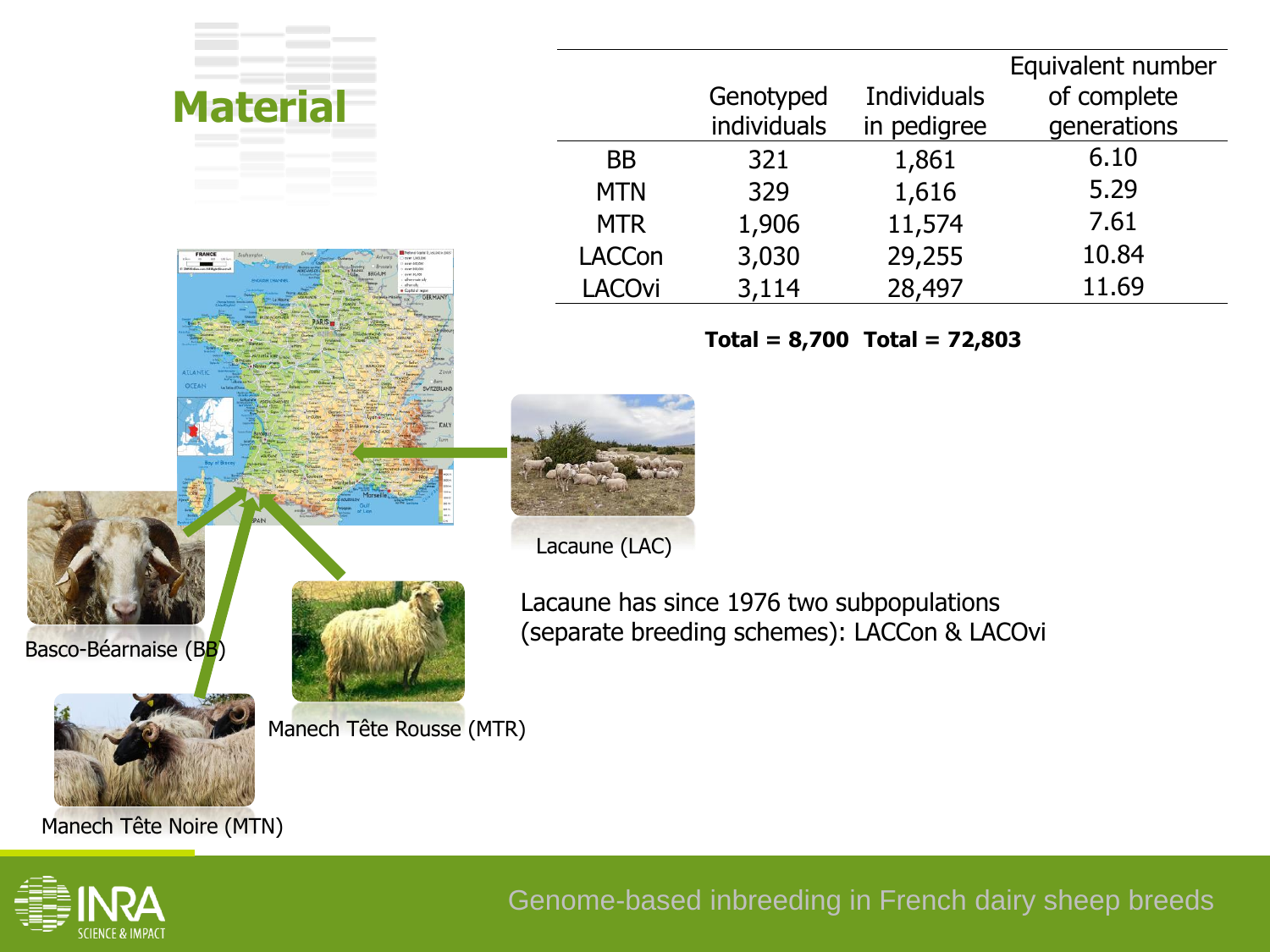

OvineSNP50 BeadChip: 38,287 autosomal SNP

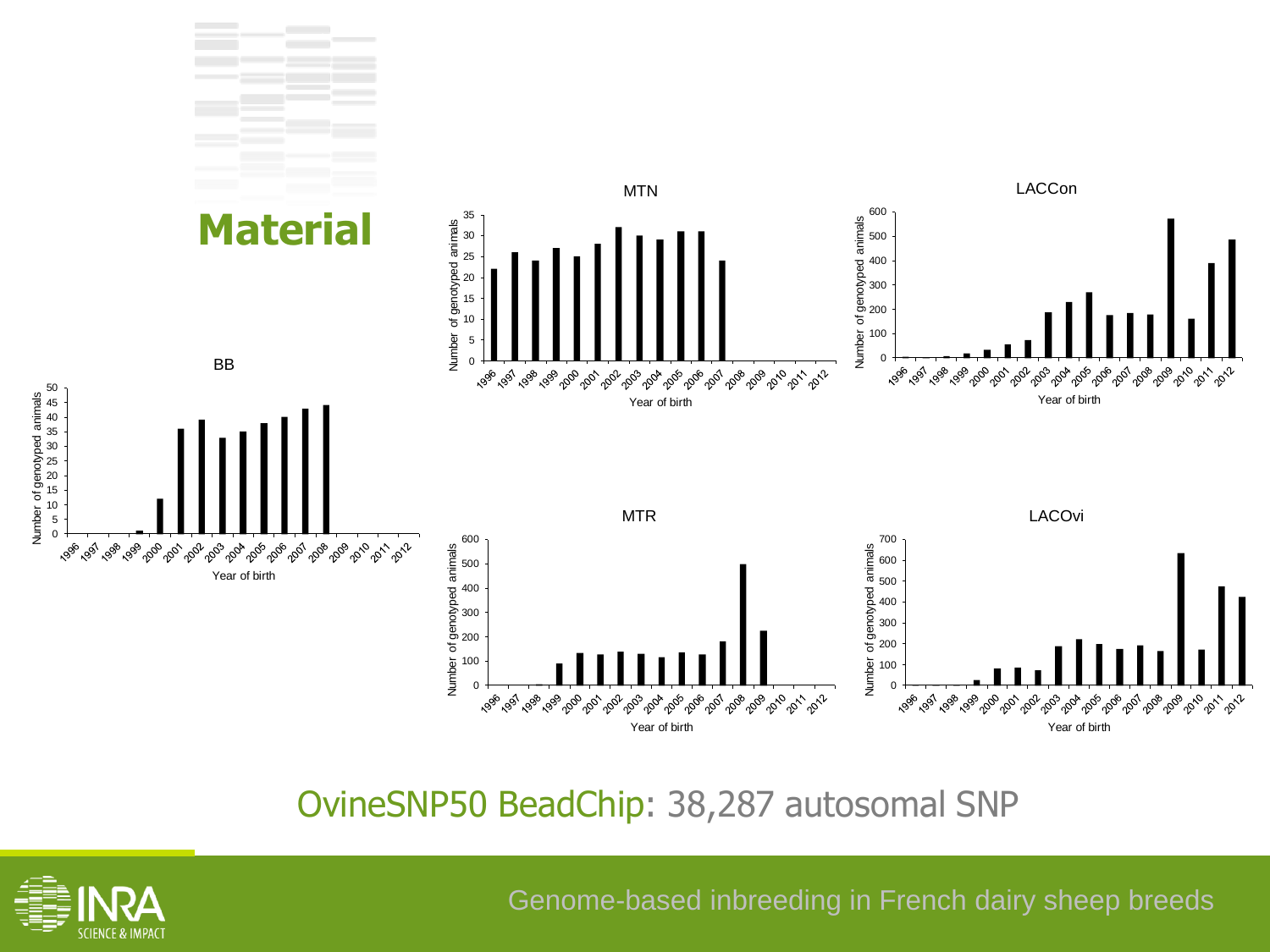



#### **Pedigree**-based inbreeding estimates

## Software **PEDIG**



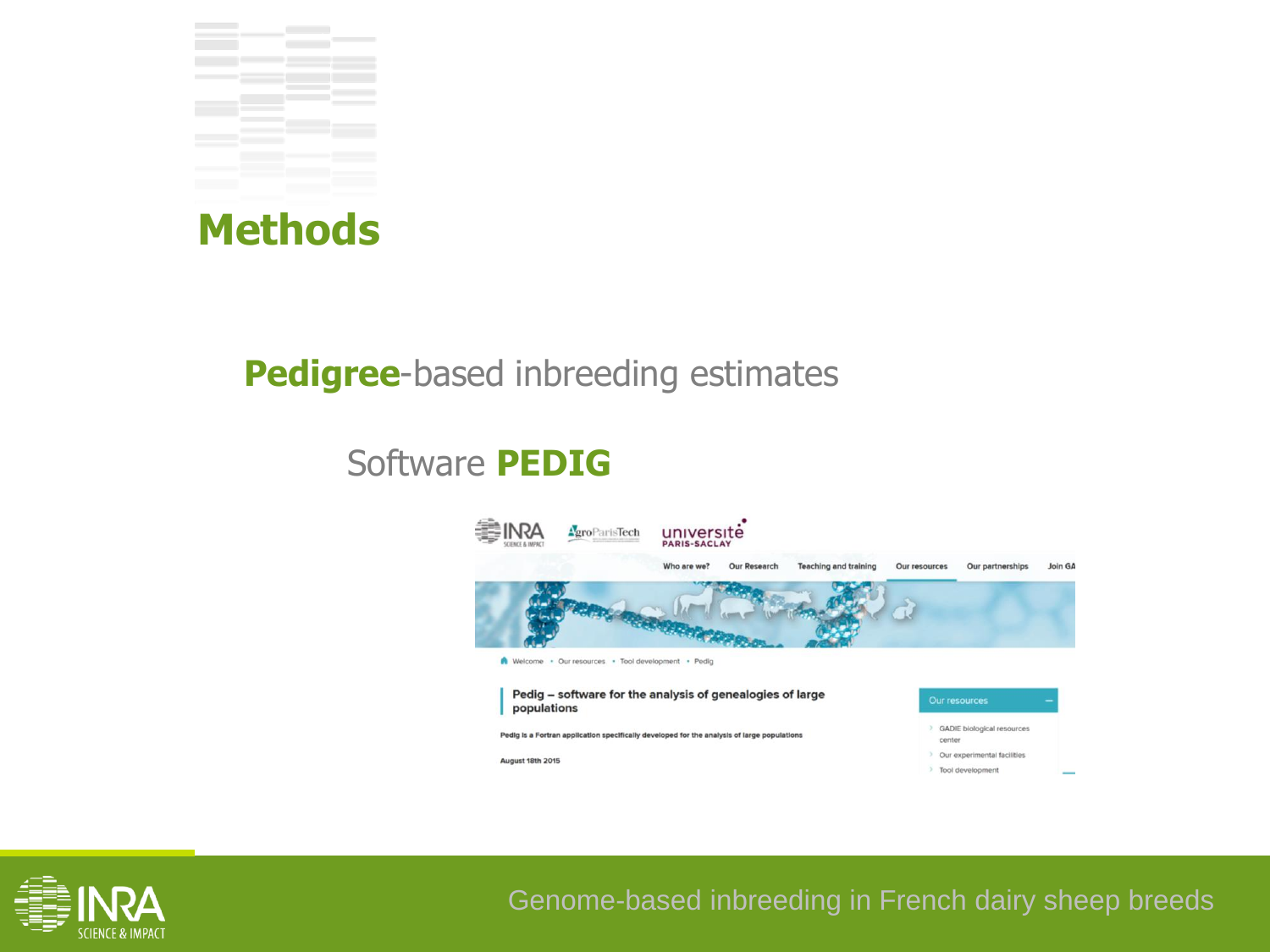



### **SNP-by-SNP** inbreeding estimates

## Proportion of **homozygous SNP**

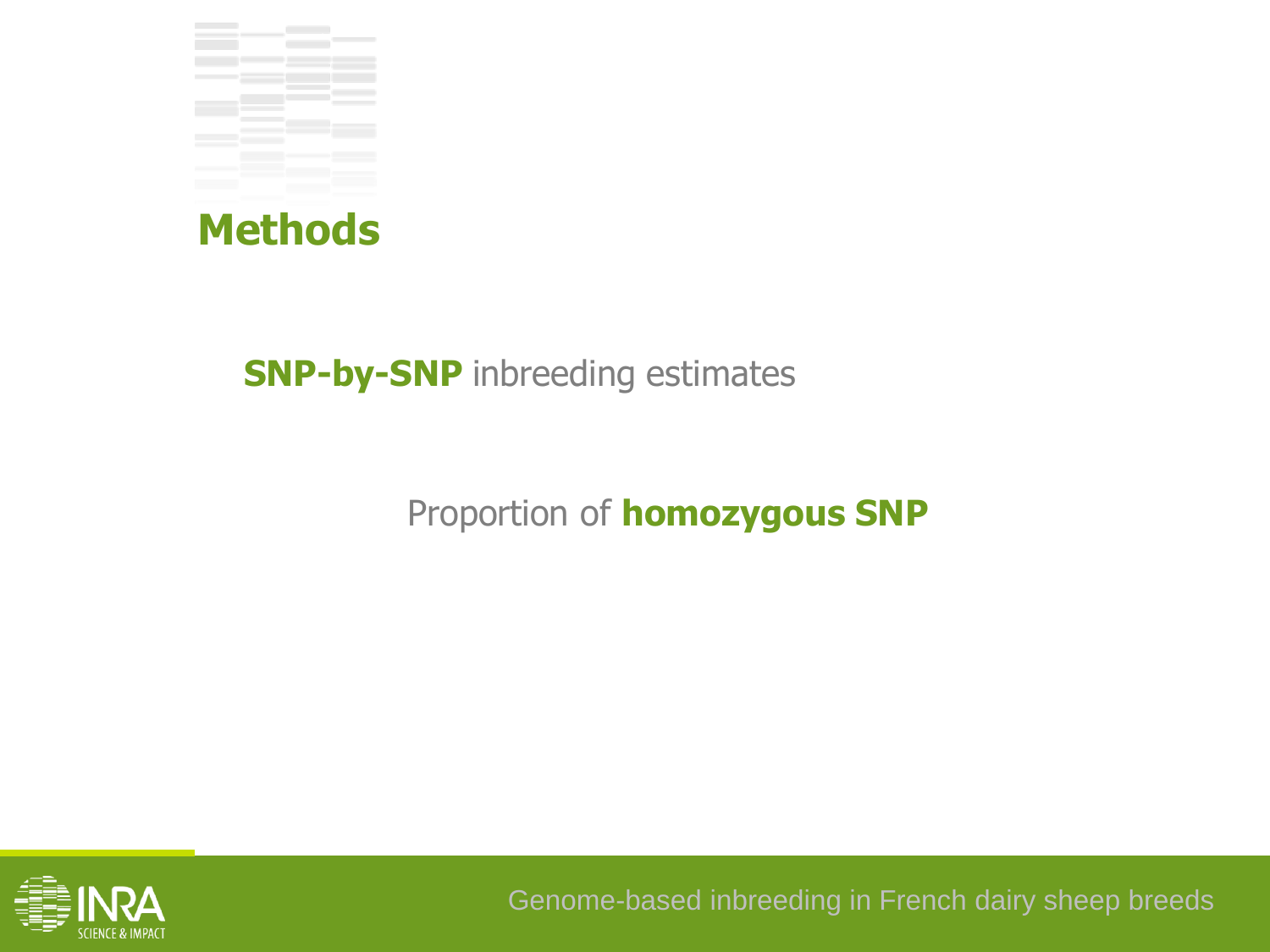



### **ROH**-based inbreeding estimates

$$
F_{ROH_i} = \sum_{k=1}^{n_{ROH_i}} l_{ROH_{ik}} / l_g
$$

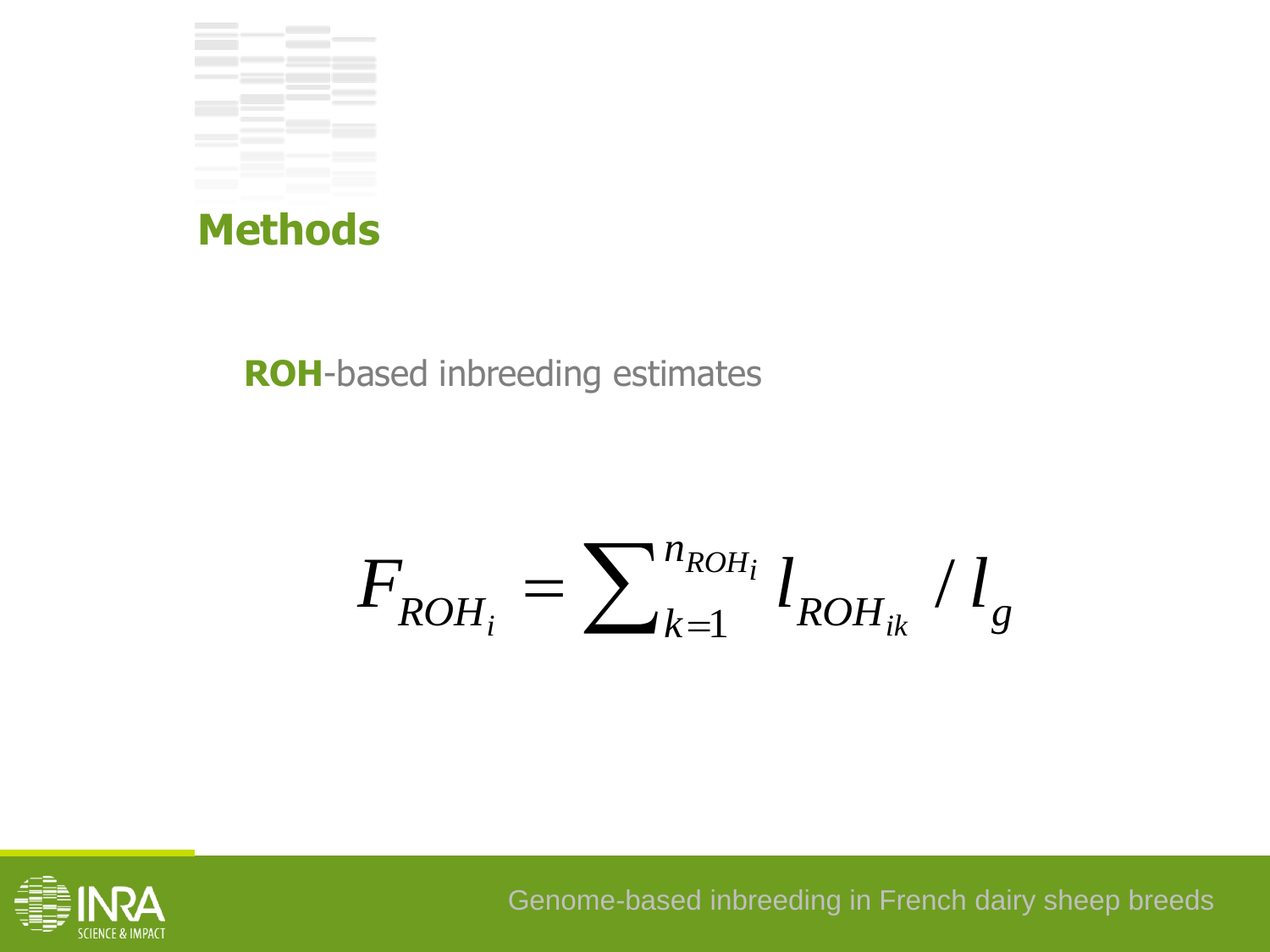





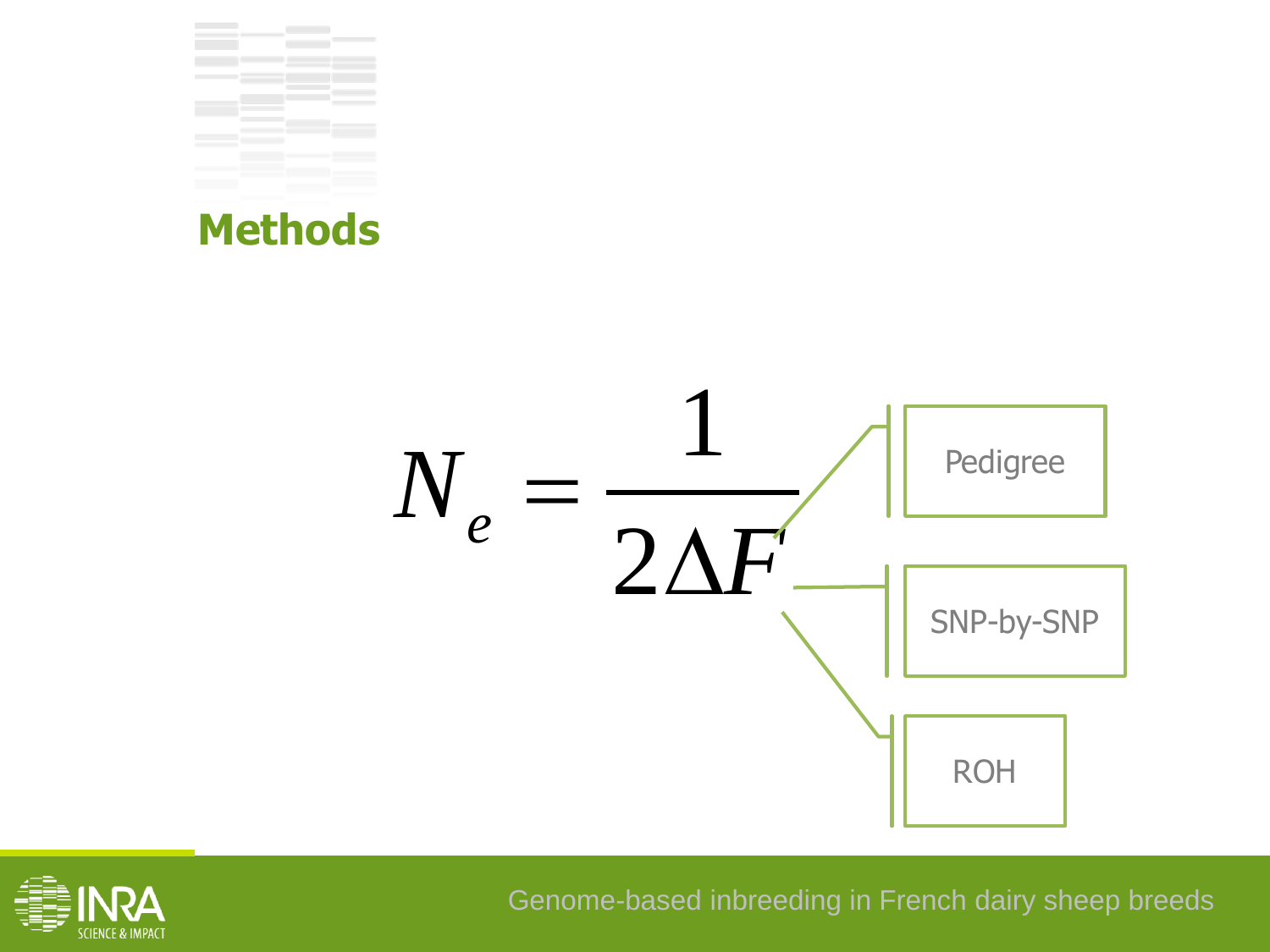

**Results**

#### Rate of inbreeding per generation  $\pm$  standard error

|                                                      | $\Delta F_{\scriptscriptstyle{PED}}$ | $\Delta F_{\textit{\tiny SNP}}$ | $\Delta F^{}_{ROH}$ |  |  |
|------------------------------------------------------|--------------------------------------|---------------------------------|---------------------|--|--|
| <b>BB</b>                                            | $0.0099 \pm 0.0017$                  | $0.0044 \pm 0.0010$             | $0.0085 \pm 0.0024$ |  |  |
| <b>MTN</b>                                           | $0.0094 \pm 0.0012$                  | $0.0028 \pm 0.0007$             | $0.0062 \pm 0.0017$ |  |  |
| <b>MTR</b>                                           | $0.0045 \pm 0.0004$                  | $0.0025 \pm 0.0002$             | $0.0046 \pm 0.0006$ |  |  |
| LACCon                                               | $0.0019 \pm 0.0002$                  | $0.0016 \pm 0.0001$             | $0.0022 \pm 0.0003$ |  |  |
| <b>LACOvi</b>                                        | $0.0022 \pm 0.0002$                  | $0.0014 \pm 0.0001$             | $0.0014 \pm 0.0003$ |  |  |
|                                                      |                                      |                                 |                     |  |  |
|                                                      |                                      |                                 |                     |  |  |
|                                                      |                                      |                                 |                     |  |  |
|                                                      |                                      |                                 |                     |  |  |
|                                                      |                                      |                                 |                     |  |  |
| Genome-based inbreeding in French dairy sheep breeds |                                      |                                 |                     |  |  |

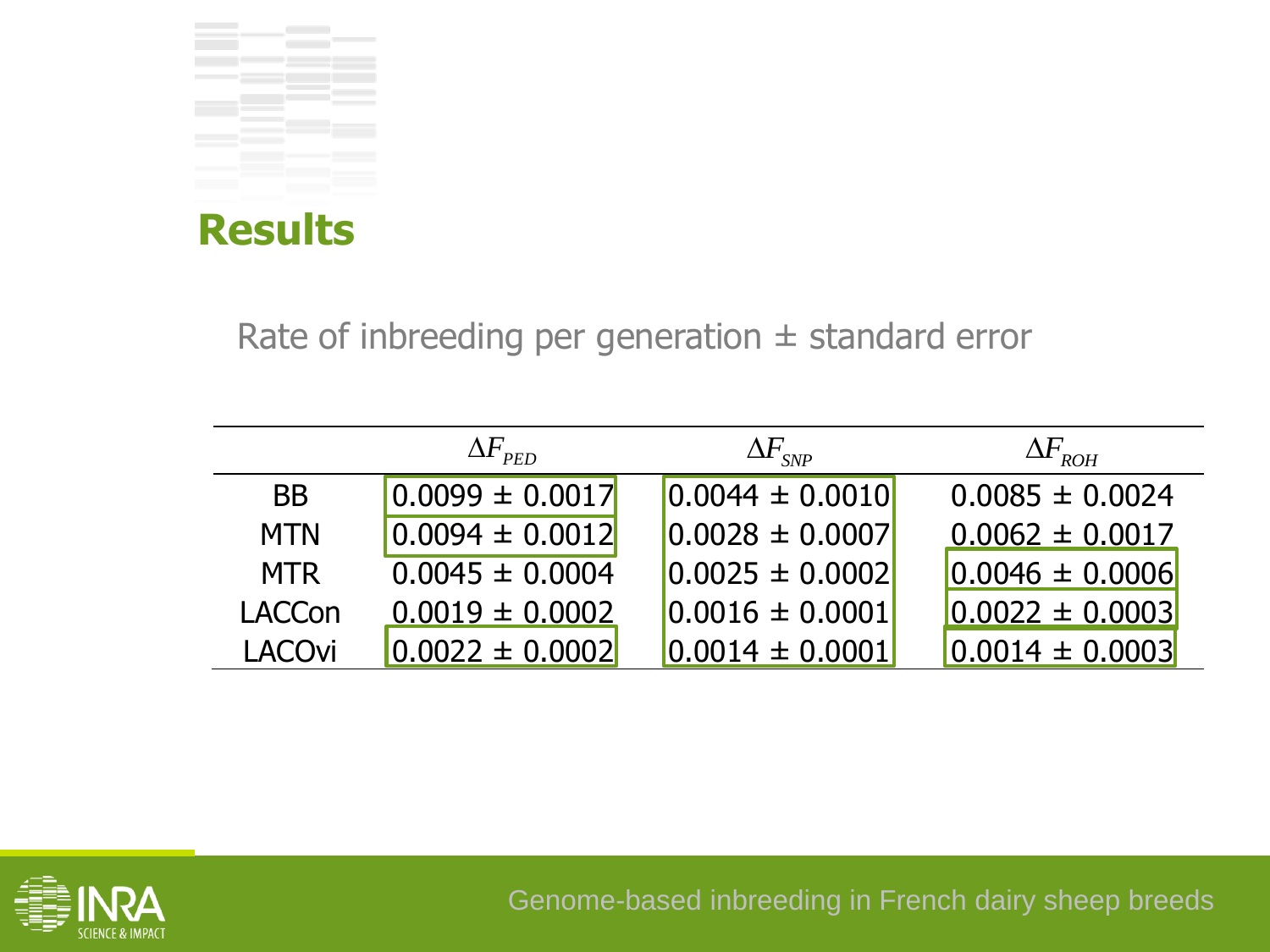

**Results**

Rate of inbreeding per generation  $\pm$  standard error

|                                                      | $\Delta F_{\rm{PED}}$ | $\Delta F_{\textit{\tiny SNP}}$ | $\Delta F$ <sub>ROH</sub> |  |  |
|------------------------------------------------------|-----------------------|---------------------------------|---------------------------|--|--|
| <b>BB</b>                                            | $0.0099 \pm 0.0017$   | $0.0044 \pm 0.0010$             | $0.0085 \pm 0.0024$       |  |  |
| <b>MTN</b>                                           | $0.0094 \pm 0.0012$   | $0.0028 \pm 0.0007$             | $0.0062 \pm 0.0017$       |  |  |
| <b>MTR</b>                                           | $0.0045 \pm 0.0004$   | $0.0025 \pm 0.0002$             | $0.0046 \pm 0.0006$       |  |  |
| <b>LACCon</b>                                        | $0.0019 \pm 0.0002$   | $0.0016 \pm 0.0001$             | $0.0022 \pm 0.0003$       |  |  |
| <b>LACOvi</b>                                        | $0.0022 \pm 0.0002$   | $0.0014 \pm 0.0001$             | $0.0014 \pm 0.0003$       |  |  |
|                                                      |                       |                                 |                           |  |  |
|                                                      |                       |                                 |                           |  |  |
|                                                      |                       |                                 |                           |  |  |
|                                                      |                       |                                 |                           |  |  |
|                                                      |                       |                                 |                           |  |  |
| Genome-based inbreeding in French dairy sheep breeds |                       |                                 |                           |  |  |

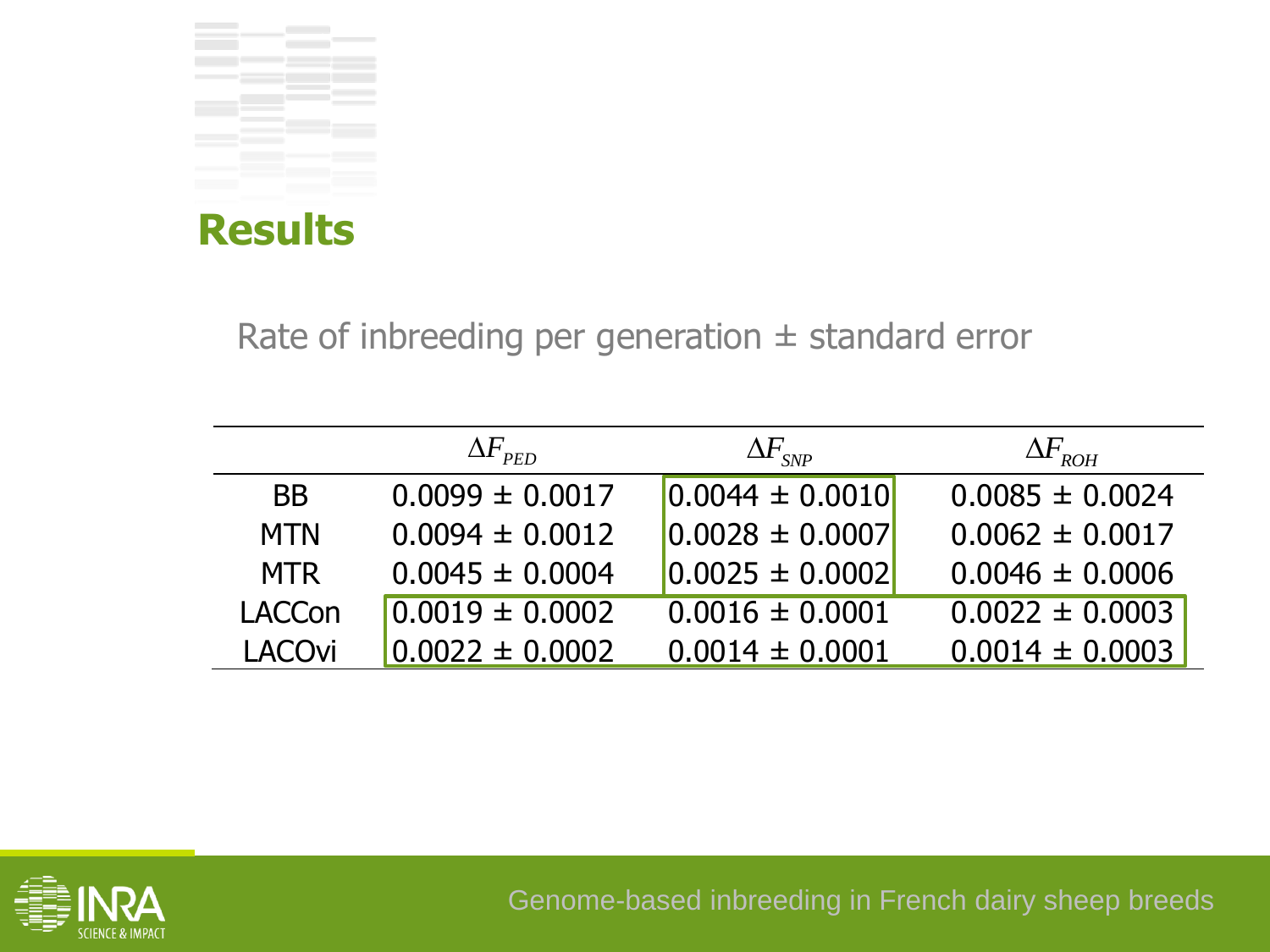



Effective population size. Bars indicate the 95% confidence interval

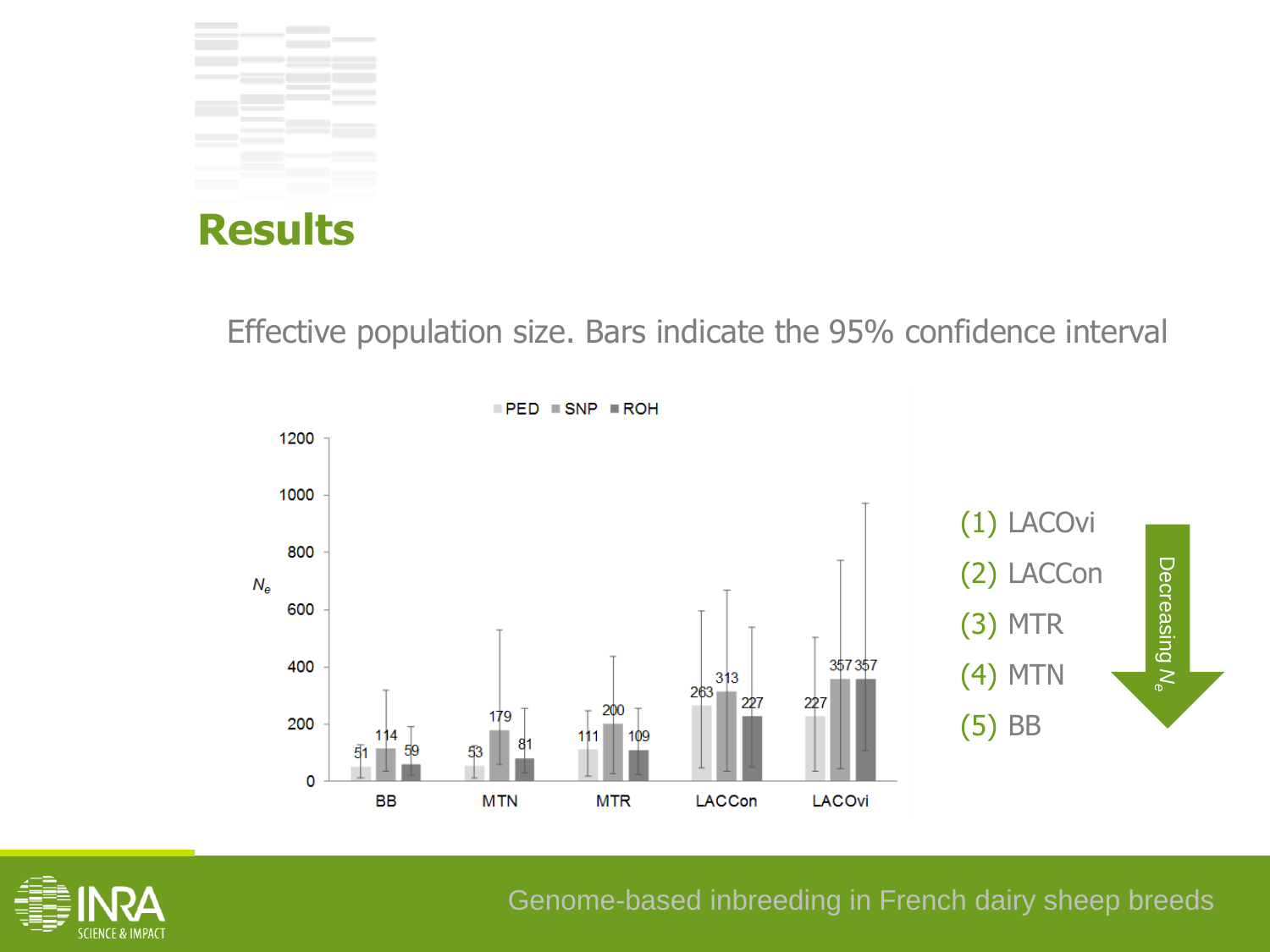

## **Summarising…**

- (1)  $\Delta F$  and  $N_e$  are empirically comparable across the three evaluated methods
- $(2)$   $N_e$  of these dairy sheep subpopulations and breeds are in the low hundreds  $\Delta F$  and  $N_e$  are empirically comparable across the<br>hree evaluated methods<br> $N_e$  of these dairy sheep subpopulations and breeds<br>re in the low hundreds<br>Further research on ROH-based inbreeding is still<br>equired<br>Genome-based
- (3) Further research on ROH-based inbreeding is still

required